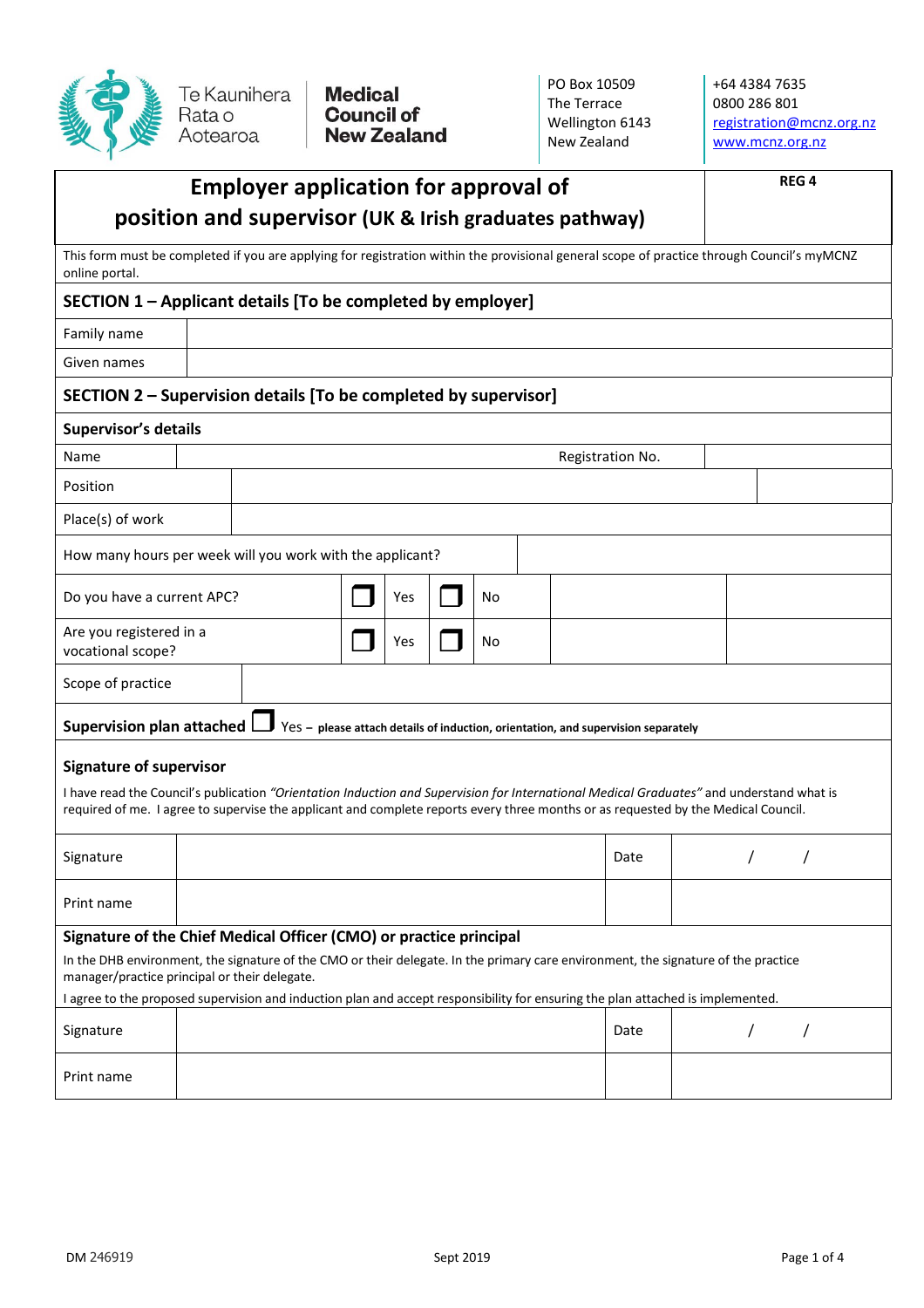| SECTION 3 - Employment details [To be completed by employer] |  |  |  |    |  |  |  |  |
|--------------------------------------------------------------|--|--|--|----|--|--|--|--|
| Position applicant is<br>appointed to                        |  |  |  |    |  |  |  |  |
| Area of medicine<br>eg.paediatrics                           |  |  |  |    |  |  |  |  |
| Employer                                                     |  |  |  |    |  |  |  |  |
| Workplace                                                    |  |  |  |    |  |  |  |  |
| Full or part-time position<br>(indicate in hours/week)       |  |  |  |    |  |  |  |  |
| Employment (day/month/year)                                  |  |  |  | To |  |  |  |  |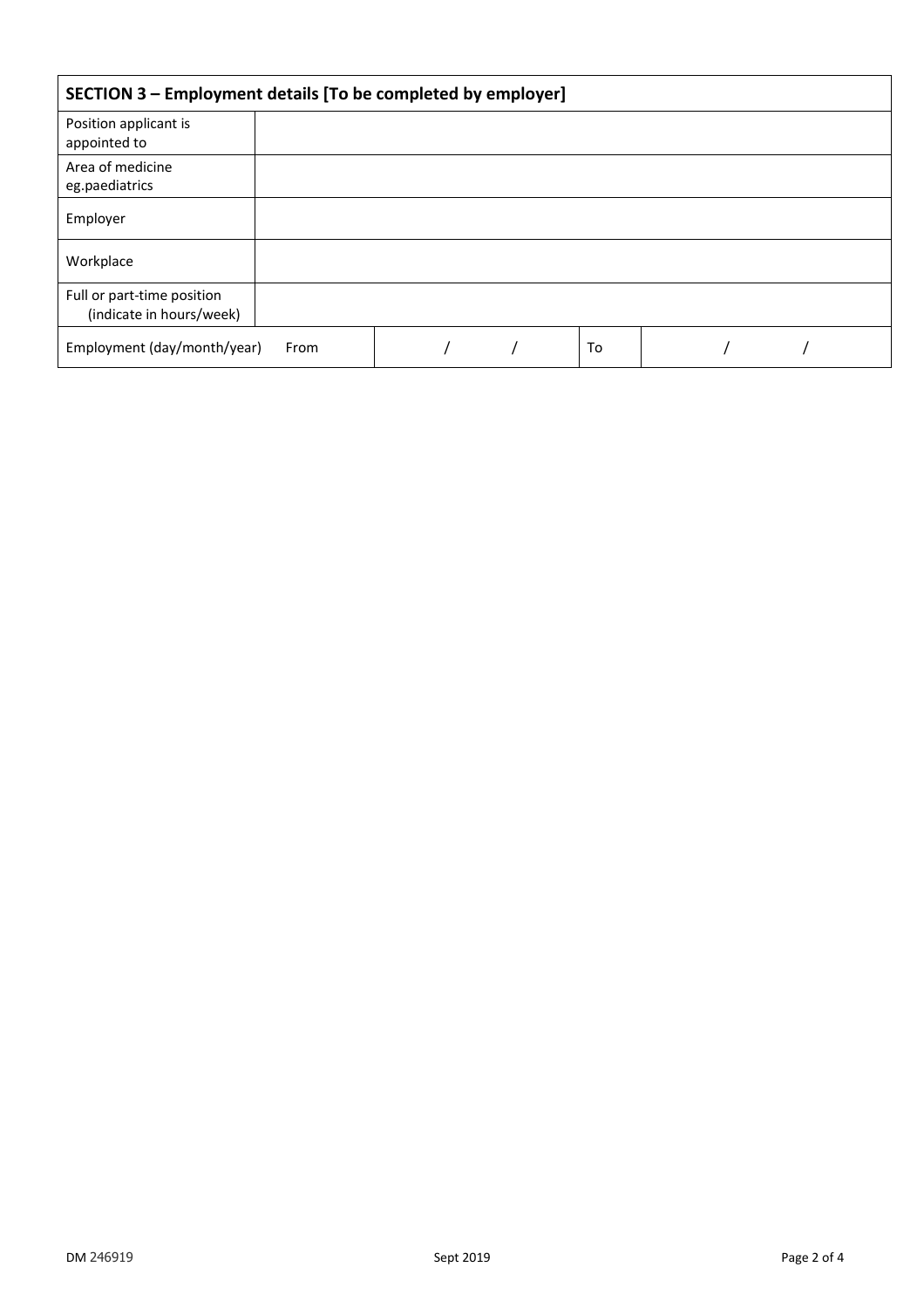# **Supervision Summary for Supervisors of Provisionally Registered International Medical Graduates**

Supervision is a requirement for registration of all doctors registered in a provisional general, provisional vocational, or special purpose scope of practice.

# **What do we mean by supervision?**

'Supervision is the provision of guidance and feedback on matters of personal, professional and educational development in the context of a doctor's experience of providing safe and appropriate patient care.' Good supervision should enable the doctor to review and develop their practice in a supportive environment, and enhance their knowledge, skills and professionalism. In addition, supervision encourages a culture of continuous learning and development. It will be both formal (scheduled and planned) and informal.

# **Why do we require supervision?**

Supervision supports a doctor's practice, and enables an assessment of the doctor's performance while they become familiar with the New Zealand health system and the required standard of medical practice in New Zealand. It assures Council that a doctor is able to practise safely, with support and oversight, until the doctor is able to demonstrate that they are able to practise competently and safely independently.

# **Responsibilities of the supervisor, supervisee and employer**

The general responsibilities of a **supervisor** will include:

- Ensuring that the IMG is participating in their orientation and induction programme.
- Providing clarity about how both parties will communicate during normal working hours and after hours (where applicable). This includes setting ground rules for communicating with other team members.
- Making sure that protected supervision time is scheduled regularly and kept free of interruptions.
- Being readily available and approachable.
- Where applicable, providing clear clinical notes and comprehensive management plans, which include parameters clarifying when specialist involvement is required for a particular patient.
- Monitoring and verifying what the IMG is doing, and that they are capable of carrying out their duties competently.
- Raising performance issues early. The sooner these are addressed, the more opportunity the IMG has to take corrective action.
- Identifying whether poor performance is caused by poor communication skills and making arrangements for communication skills tuition, when necessary.
- If the supervisor believes that the IMG's practice may put patient safety at risk, the supervisor should report concerns to their employer and to Council.
- Arranging to regularly review the IMG's understanding and knowledge of key clinical areas.
- Ensuring the IMG is working within their approved scope of practice and alerting the Council if this not the case.
- Understanding the requirements that the IMG must complete in order to gain full registration (for those on provisional scopes), and providing support, where appropriate, to help the IMG meet these requirements.

The general responsibilities of the **supervisee** will include:

- Making a commitment to engage fully in the supervision process.
- Taking responsibility for ensuring that an appropriate supervision schedule has been arranged, diarising these appointments and giving it priority.
- Working with the supervisor to set supervision and educational objectives.
- Keeping a supervision logbook, including participation in continuing medical education activities.
- Communicating clearly and responsibly with the supervisor.
- Being ready to accept constructive feedback, and being receptive to changing behaviour where necessary.
- Taking part in audit and peer review or group activities.
- Asking for advice appropriately.
- Asking for more support or mentoring, should this be necessary.

 $DM\ 246919$  Page 3 of 4